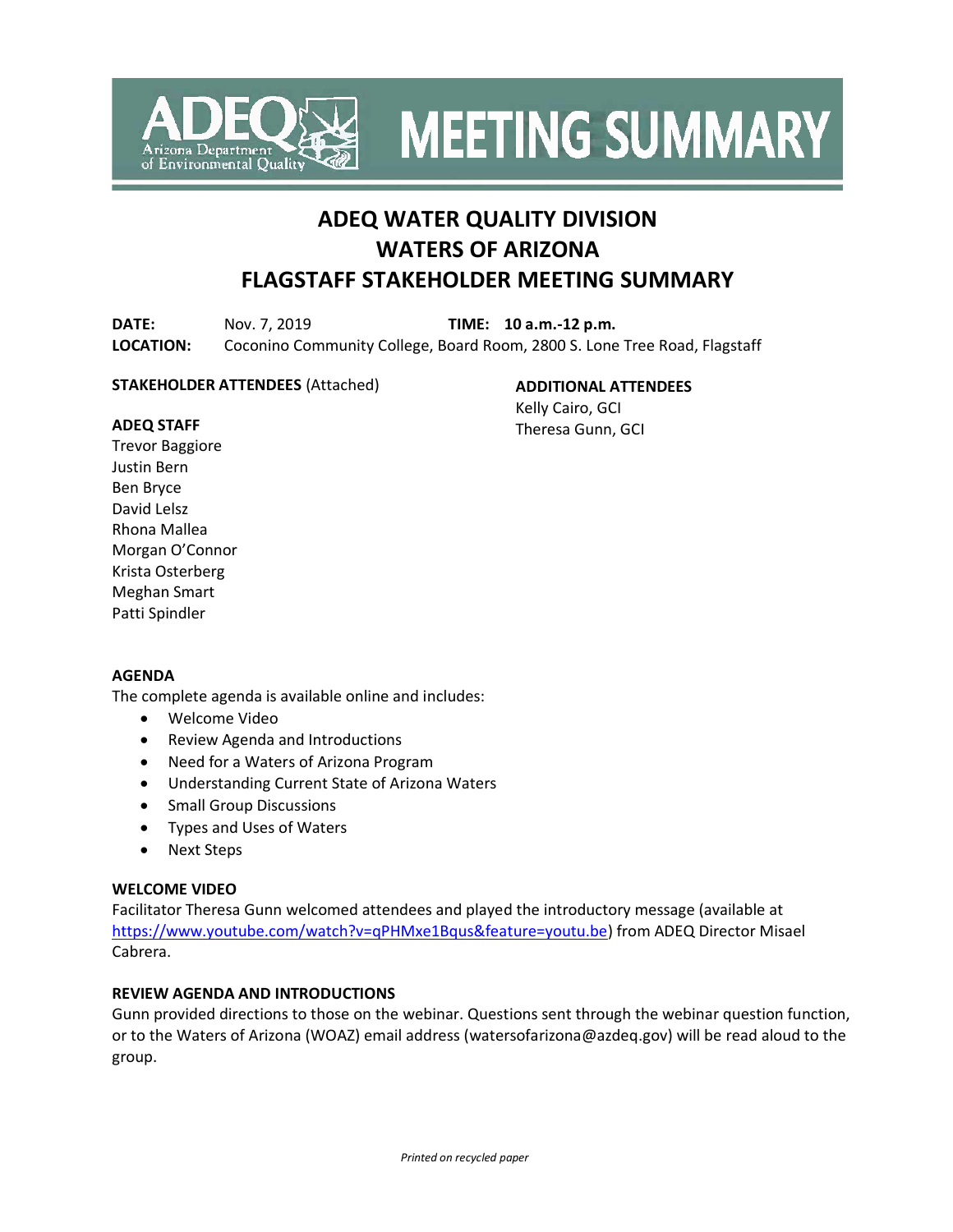Gunn facilitated introductions. At least 21 stakeholders attended the meeting, with at least 18 participating in person and three via webinar. Some stakeholders may not have provided their names. Gunn reviewed the agenda and noted the meeting purpose is primarily exploratory, to identify issues for consideration in development of a Waters of Arizona (WOAZ) state program.

ADEQ Water Quality Division Director Trevor Baggiore thanked attendees for participating in this meeting. He pointed out the definitions handout, and encouraged attendees to ask questions about any terms.

# **NEED FOR A WATERS OF ARIZONA PROGRAM**

Baggiore presented Need for a Waters of Arizona Program. He explained that the presentation is based on EPA's draft proposed definition of Waters of the United States (WOTUS). The final rule is expected to be announced in late-December or early January and become effective in late spring of 2020. Highlights of comments, questions, and responses included:

- Ephemerals only contribute flow during a storm event. Intermittent waters may have other flows, such as from snow melt.
- (Question): Would the Santa Cruz no longer be regulated under the new WOTUS rule? (Response): If the Santa Cruz is a traditionally navigable water (TNW), it would be regulated under WOTUS. However, we do not have a definition of TNW in Arizona, and ADEQ is seeking clarity. There are multiple definitions of navigable. At this point, the U.S. Corps of Army Engineers determines what is a TNW, though at some point the state may make this determination.
- It is likely lawsuits will be filed on the new WOTUS rule, which may result in a stay.
- The definition of intermittent is used in the WOTUS rule and ADEQ has used it.
- Arizona and many other states use the Clean Water Act (CWA) to protect surface water.
- (Question): What information was used to determine 98 percent of AZPDES permits would be affected? (Response): ADEQ has done some analysis on permits and types of waters and used GIS analysis to make this determination.
	- $\circ$  Action item: ADEQ to review analysis prior to providing public access to the document.
- ADEQ is looking for input on issues to be included or considered in a WOAZ rule.
- ADEQ would need to pursue statutory authority, as the department does not have surface water permitting and enforcement authority at the state level.
- (Question): Over 80 percent of stream flow originates in or flows through tribal lands. Where do tribes fit in as far as Waters of Arizona? (Response): EPA is essentially giving ephemeral waters back to states. Tribal waters will be up to tribes to regulate. ADEQ is seeking feedback about how tribes would like to work together. Questions we will need to discuss include: *Should we regulate these waters, and if so how?*
- (Question): How does the state view the tribes' jurisdictional position? There could be a higher risk of tribal/state legal conflict. Trust obligations of federal government do not go away. A triangular relationship will be created. (Response): Waters that are no longer considered WOTUS through the CWA could become complicated. These are precisely the types of issues ADEQ needs to consider in establishing a state program.

# **UNDERSTANDING CURRENT STATE OF ARIZONA WATERS**

Gunn asked attendees to participate in a live survey or via comment form handout. The results of the survey are shown below.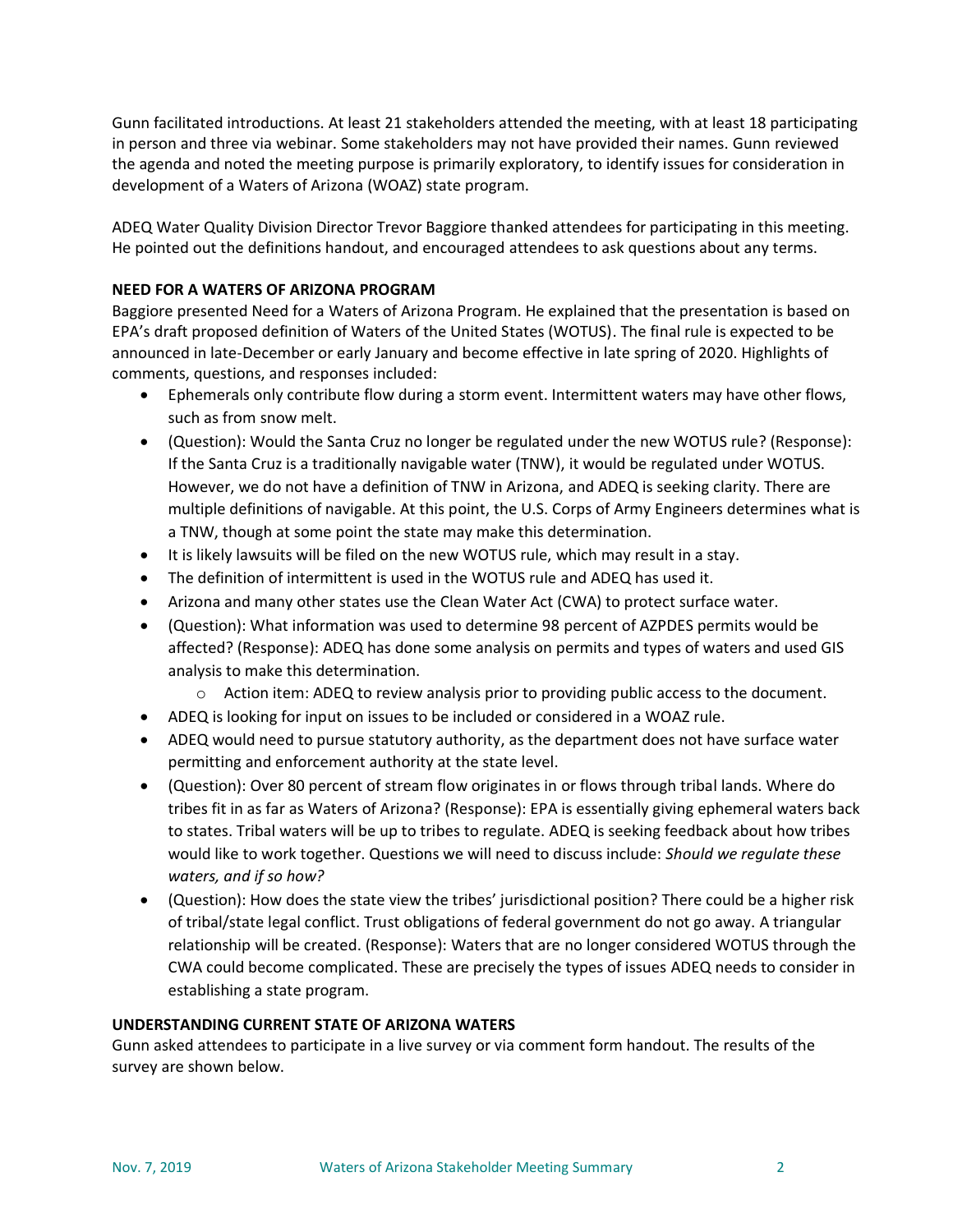



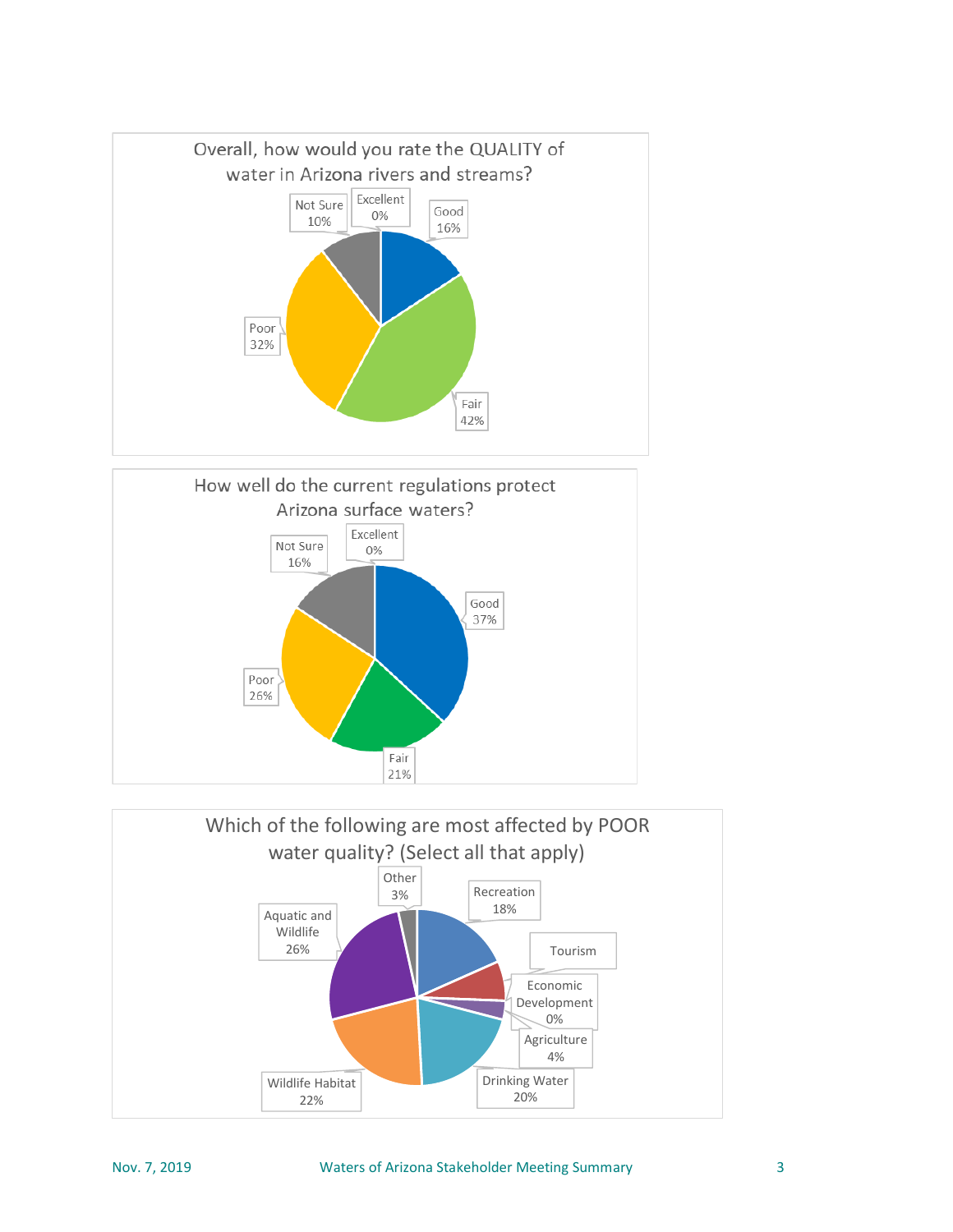

Highlights of additional comments, questions and responses included:

- (Comment): I provided a "fair" response to current water quality in Arizona rivers and streams due to trash in washes
- (Comment): I don't think it's meaningful to only select three areas affected by poor water quality.
- (Question): Can an Arizona program be more stringent? (Response): Regarding the discussion of newly non-jurisdictional waters, Arizona cannot be more stringent than a *federal* program. Because the WOTUS definition would be narrowed, these waters would no longer be part of a federal program.
- (Question): Will any state-level CWA have to include the promotion of Economic Development as a main pillar in order to ensure it aligns with the new federal rules? (Response): If the rule passes, a state program would be uncoupled from the CWA and there would be no responsibility toward federal regulations and newly non-jurisdictional waters.
- (Comment): I would like to see a question about what people see as contributions toward poor water quality. This should influence how ADEQ develops its program. (Response): This is an excellent insight and will be incorporated into future questions.

# **SMALL GROUP DISCUSSIONS**

Gunn asked attendees to discuss and list issues as noted below.

- What are potential issues to consider when developing a state program?
- What are potential causes?
- What are the values which should be used to guide the development of the program?

The results are provided in an issues matrix on the ADEQ Waters of Arizona webpage at [https://azdeq.gov/node/6560.](https://azdeq.gov/node/6560)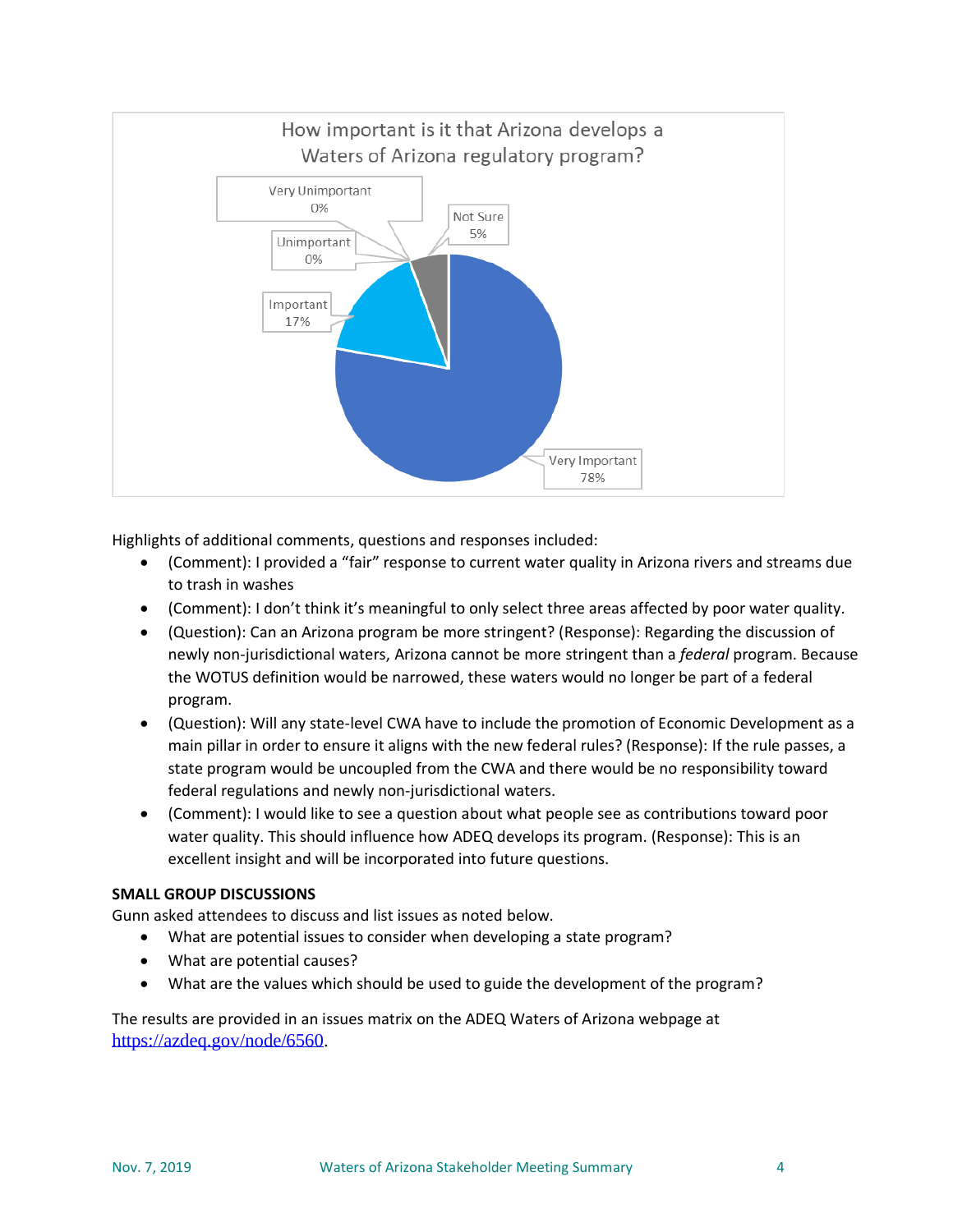# **TYPES AND USES OF WATERS**

Gunn asked all attendees to participate in a live survey or via comment form handout. The results of the survey are shown below.





Highlights of additional comments, questions and responses included:

- (Comment): Additional options for uses that should be protected should be considered, such as
	- o Cultural
	- o Non-use (e.g. people that have never visited the Grand Canyon want it protected nonetheless)
	- o Human use
	- o Water storage
- (Comment): Additional water types might include
	- o Stock ponds
	- o Wildlife impoundments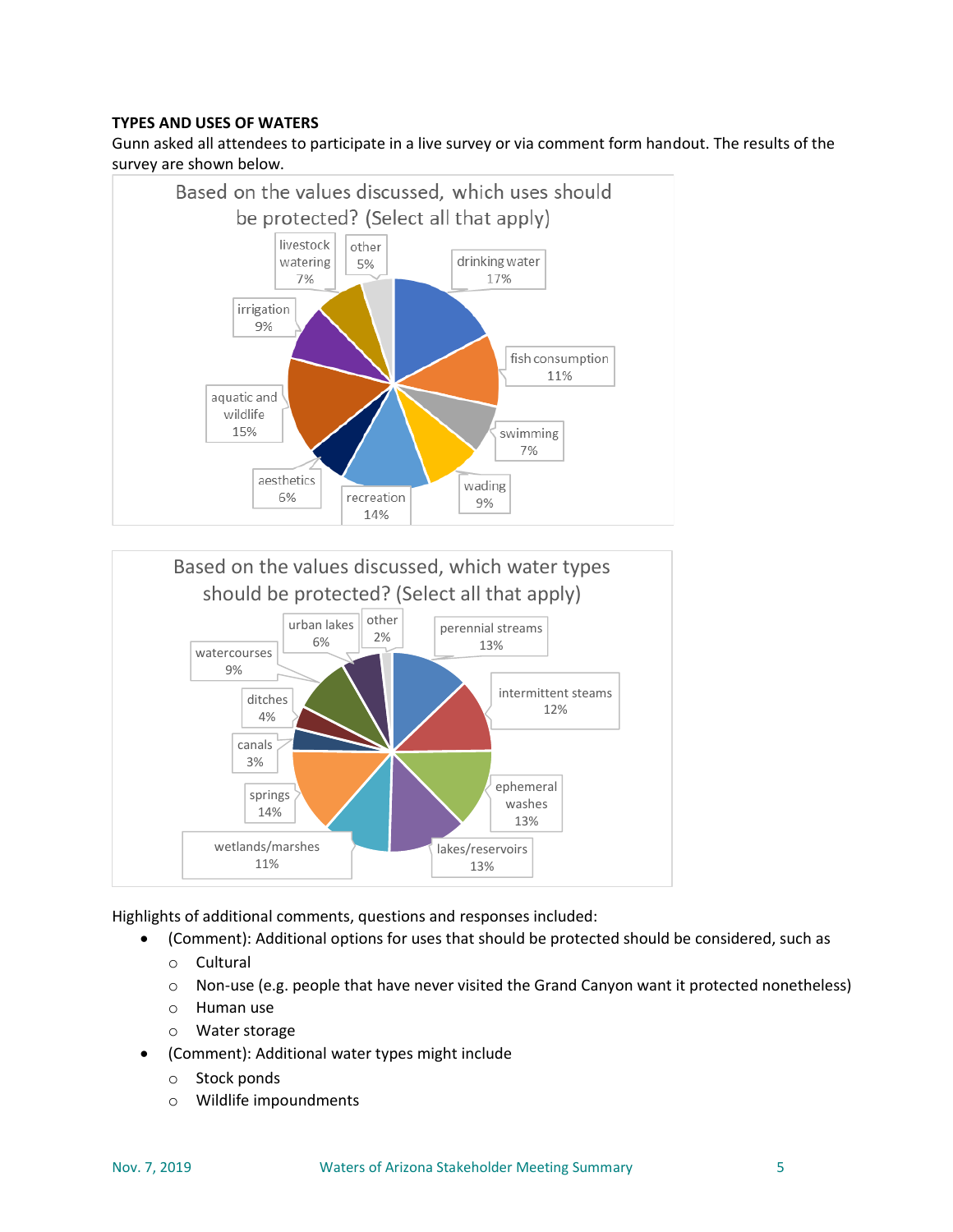- $\circ$  All of those may be habitat. Might they require protections under the Migratory Birds Act, or other similar regulations?
- Since ADEQ is writing this rule from the ground up, the department can use, or not use, as much from the CWA that they choose.
- (Comment): Consider components of a new program that don't require new legislation and develop that option in parallel (but separately) with components that require legislation.

# **NEXT STEPS**

Baggiore reviewed the timeline for next steps. The WOTUS changes are expected to become effective in late spring, 2020.

- February 2020: meeting summaries
- June 2020: ADEQ program outline available
- July 2021: Statutory authority process if needed
- 2021: Collaborative program development
- 2023: Program effective

Highlights of additional comments, questions and responses included:

- (Question): What are the logistics of permits once the WOTUS rule is finalized? (Response): There will have to be communication between ADEQ and regulated parties.
- (Question): Need a gap action, shouldn't there be a bridge to protect water? Is the agency proposing a temporary continuation? (Response): This would need to occur through the Legislature. ADEQ does not have the authority to continue CWA. ADEQ requested delayed implementation. ADEQ may advocate and request, but does not have authority to implement policy without authorization.
- (Comment): States' interests still need protecting. To leave a gap of "nothing" is very imprudent. Why would permittees even listen to ADEQ if the department has no authority?
- For the most part, discharges to ephemerals will no longer be regulated. ADEQ's primacy is dependent on the CWA. If the definition, as part of CWA changes, ADEQ cannot regulate. ADEQ can determine water quality standards.
- (Comment:) Tribes have their own water quality standards. The state should not just look at state waters. Trust obligations of the federal government do not go away with changes to the WOTUS definition.
- Baggiore said that states are not signing an MOA with EPA regarding the new WOTUS rule. He agreed that the three-year timeline for ADEQ to create a rule for protecting waters previously considered WOTUS is problematic.
- (Question): What if the WOTUS rule is not approved, or changed? (Response): Future administrations can always negate rules implemented during a previous administration.

Gunn urged attendees to provide additional input via the project email and to sign up for the mailing list. Baggiore thanked attendees for their time, and for providing the hard questions and perspectives that will help ADEQ understand issues related to the future WOAZ program.

#### **ADEQ ACTION ITEMS**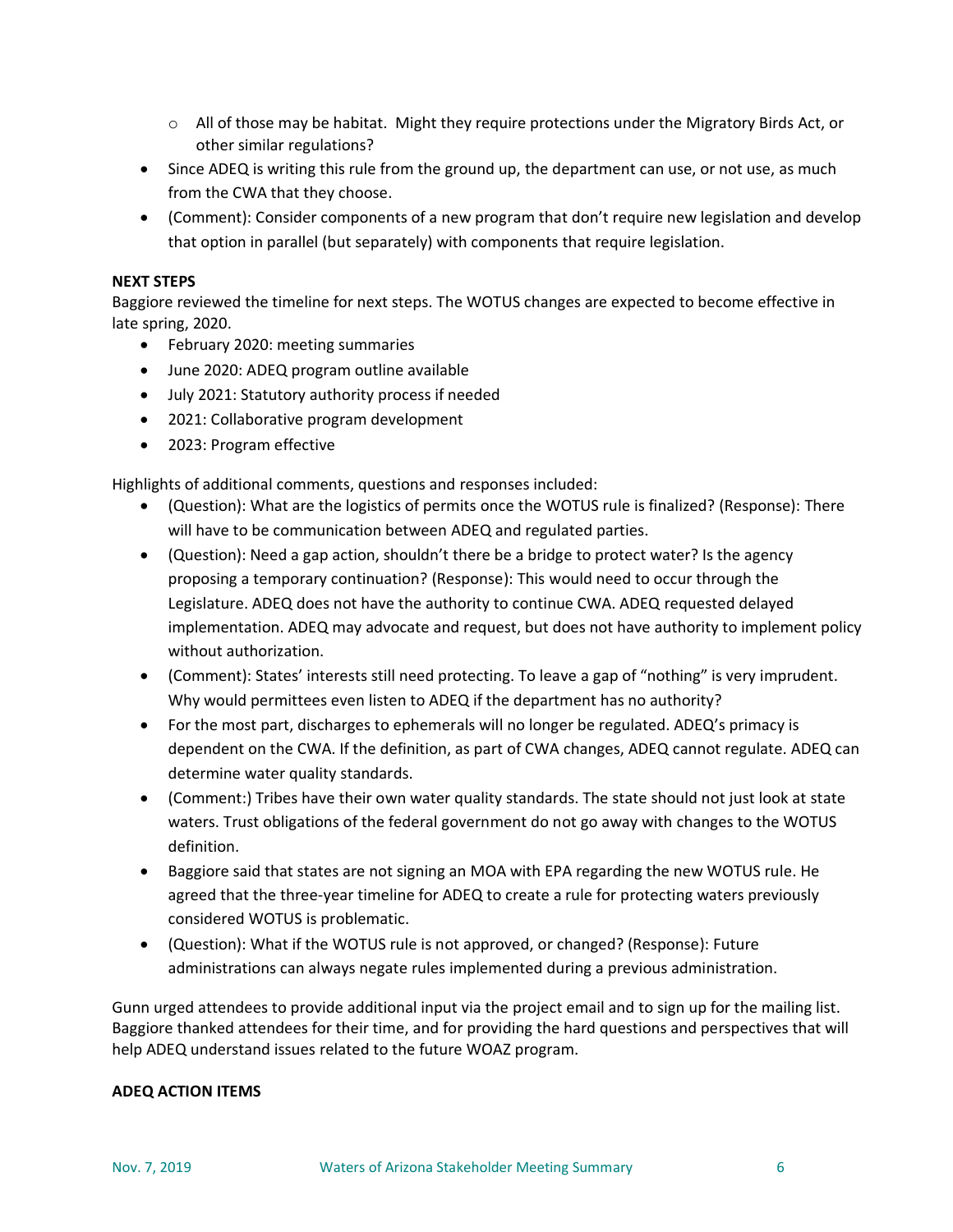• ADEQ to review AZDPES permit analysis prior to providing public access to the document.

#### **ADEQ STAKEHOLDER MEETING EVALUATION RESULTS**

Seven stakeholders returned meeting evaluation surveys. Some stakeholders did not answer all questions.

Attendees were asked to rate their agreement (Strongly Agree, Agree, Disagree, Strongly Disagree, Not Apply) with the following statements:

- Meeting was a valuable use of my time
- Clear and understandable information was presented
- Stakeholder process will provide me an opportunity to participate
- ADEQ wants to hear my input and it will make a difference
- Meeting venue and location worked well for this meeting



#### **What was the best thing about today?**

- Knowing that ADEQ is looking forward to taking control of the waters.
- Learning opportunity regarding proposed regulations.

#### **What should be changed for future meetings?**

- Incorporate tribal sensitive issues.
- Re-framing survey questions-- perhaps more public participation in terms of how to frame these.
- The facilitators need better information/more knowledge on tribal perspective, views, issues, consultation.